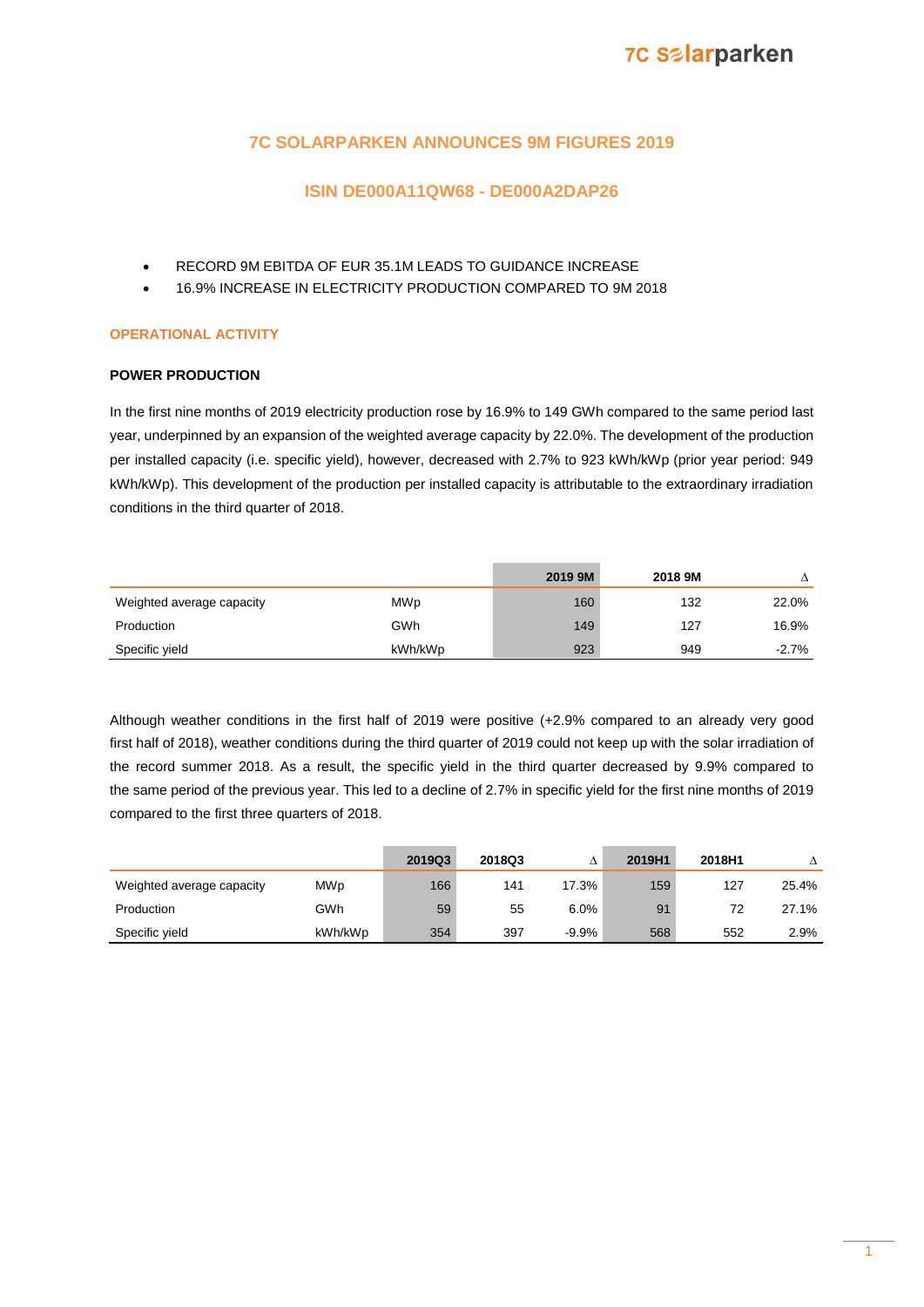### **ASSET PORTFOLIO**

At the reporting date, the capacity of the total portfolio reached 187 MWp (year-end 2018: 154 MWp). Investments during the reporting period are presented in the table below:

|                | <b>INVESTMENTS</b>                       | 2019 9M        | <b>INVESTMENTS</b> |                    | 2018 9M        |
|----------------|------------------------------------------|----------------|--------------------|--------------------|----------------|
| Q1             | <b>Project</b>                           | Capacity (kWp) | Q1                 | <b>Project</b>     | Capacity (kWp) |
|                | Oppin                                    | 929            |                    | Sömmerda           | 1,200          |
|                | Medard 2 (wind farm)                     | 2,780          |                    | Umpferstedt        | 999            |
|                | Geesthacht                               | 556            |                    | Mühlheim           | 750            |
|                | Wallstawe III                            | 747            |                    | Demmin             | 629            |
|                | Umpferstedt II                           | 423            |                    | Wallstawe I        | 748            |
|                | Surya (under construction)               | 2,538          |                    | Wallstawe II       | 442            |
|                | Neustadt I & II                          | 853            |                    | Dähre              | 750            |
|                | <b>Bünde</b>                             | 749            |                    |                    |                |
|                | Aerzen                                   | 749            |                    |                    |                |
| Q <sub>2</sub> | Glasewitz                                | 1,507          | Q2                 | SunX Portfolio     | 9,482          |
|                | Blankenberg                              | 1,109          |                    | Weißer Weg         | 2,297          |
|                | Stephanposching                          | 580            |                    |                    |                |
|                | Schmidöd                                 | 2,000          |                    |                    |                |
|                | Plötzky (under construction)             | 551            |                    |                    |                |
|                | Ludwigsfelde III (under<br>construction) | 749            |                    |                    |                |
| Q3             | Gorgast (in acquisition)                 | 750            | Q <sub>3</sub>     | Ludwigsfelde II    | 749            |
|                | Flöha II & III (under<br>construction)   | 1,500          |                    | <b>Bernsdorf</b>   | 750            |
|                | Himmelsfürst II (under<br>construction)  | 750            |                    | Calbe              | 750            |
|                | Falkenau II (under<br>construction)      | 750            |                    | Flöha              | 750            |
|                | Bündel 1 (under construction)            | 1,800          |                    | <b>Himmelfürst</b> | 750            |
|                | Langelsheim (under<br>construction)      | 750            |                    | Falkenau           | 750            |
|                | Stetten (wind farm) (in<br>acquisition)  | 3,075          |                    | Weißenfels         | 648            |
|                | Dieburg (in acquisition)                 | 6,415          |                    | <b>Brandholz</b>   | 1,881          |
|                | Gumtow (in acquisition)                  | 750            |                    | Tangerhütte        | 6,249          |
|                |                                          |                |                    | Zschornewitz       | 2,641          |
|                |                                          |                |                    | Flieth-Stegelitz   | 564            |
|                |                                          |                |                    | Friedrichsholm     | 750            |
|                |                                          |                |                    | Derching           | 1,109          |
|                |                                          |                |                    | Säritz             | 630            |
| <b>Total</b>   |                                          | 33,360         | <b>Total</b>       |                    | 36,268         |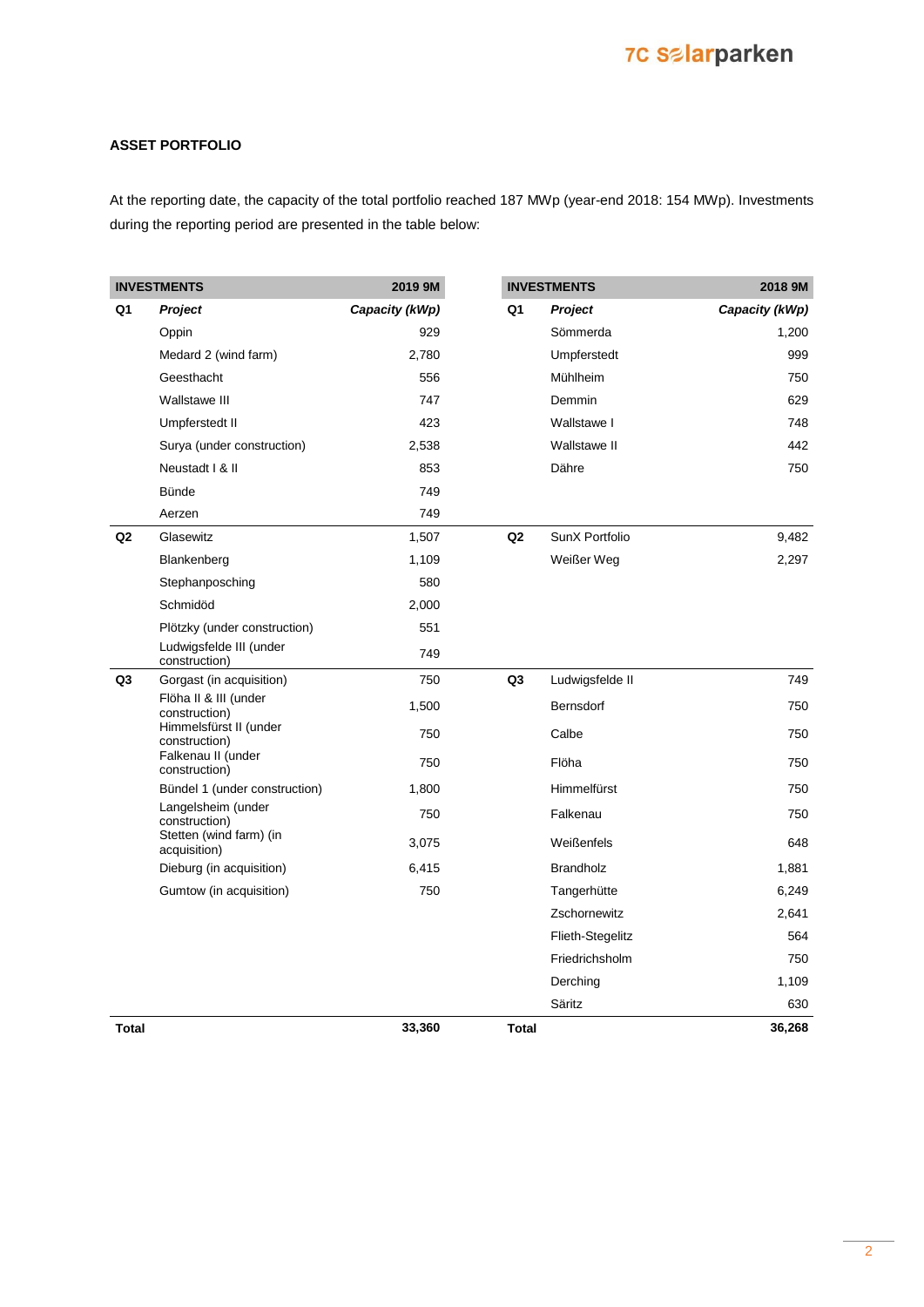In the first two quarters 2019 the group acquired new solar/wind assets with a capacity of 16.8 MWp. (2018: 17.3 MWp). In the third quarter assets with a capacity of 16.5 MWp (Q3 2018: 19.0 MWp) were acquired, of which projects with a total capacity of 5.6 MWp were still under construction, whereas projects with a size of 11.0 MWp were still in acquisition at the end of the third quarter 2019. Among the acquired assets is also a wind farm with a capacity of 3.1 MW. Overall, the Group has wind farms with a total capacity of 5.9 MW (about 3% of the total portfolio).

#### **OPERATIONAL RESULTS**

7C Solarparken had revenues of EUR 37.6m over the first nine months of 2019, which is a 5.3% increase compared to the same period in 2018 (EUR 35.7m). The revenues consist for 98.4% of sale of electricity (99.3% comparative period). The acquisition of the asset management activity of operating solar power plants with a total output of 77 MWp, contributed significantly to sales of services. As a result, these revenues increased to EUR 0.5m (comparative period: EUR 0.2m) and amounted to 1.4% of revenues.

| in EURm  | 2019 9M | 2018 9M |       |
|----------|---------|---------|-------|
| Revenues | 27      | 35.     | 5.3%  |
| FBITDA   | つに      | 21<br>. | 10.7% |

The increase in revenues is therefore due primarily to the increase in electricity production, in addition to the first-time revenues from the acquisition of the Asset Management for operating solar power plants.

Sale of electricity amounted to EUR 37.0m after the first three quarters of 2019 (2018 9M: EUR 35.5m). The increase in electricity generation is mainly attributable to the full inclusion of the solar plants acquired in the previous year (+ EUR 0.9m), the sales of all plants still under construction in the comparative period (+ EUR 0.7m) and the revenue contributions of the newly acquired and newly built solar and wind plants (+ EUR 1.1m) during the reporting period. The normalization of weather conditions in the third quarter compared with the record summer of 2018 had a negative effect of approx. EUR 1.1m on electricity sales.

The earnings before Interest, taxes, depreciation and amortization (EBITDA) for the reporting period came in at EUR 35.1m, which is a 10.7% increase compared to the first nine months of 2018.

The group EBITDA includes several one-time effects in the reporting period as it did in the comparative period. In particular, one-off gains from bargain purchases ("badwill") in the amount of EUR 1.0m are reported, compared to an amount of EUR 1.1m of such gains in the first nine months of the previous year. Furthermore, 7C Solarparken reached a settlement with a module manufacturer resulting in a one-off operational income of EUR 0.6m.

Finally, the group EBITDA was positively impacted by the first adoption of IFRS 16 in the amount of EUR 0.7m, due to the first adoption of IFRS16, as the payment of rental fees is recognized as redemption of lease liabilities as from January 1, 2019.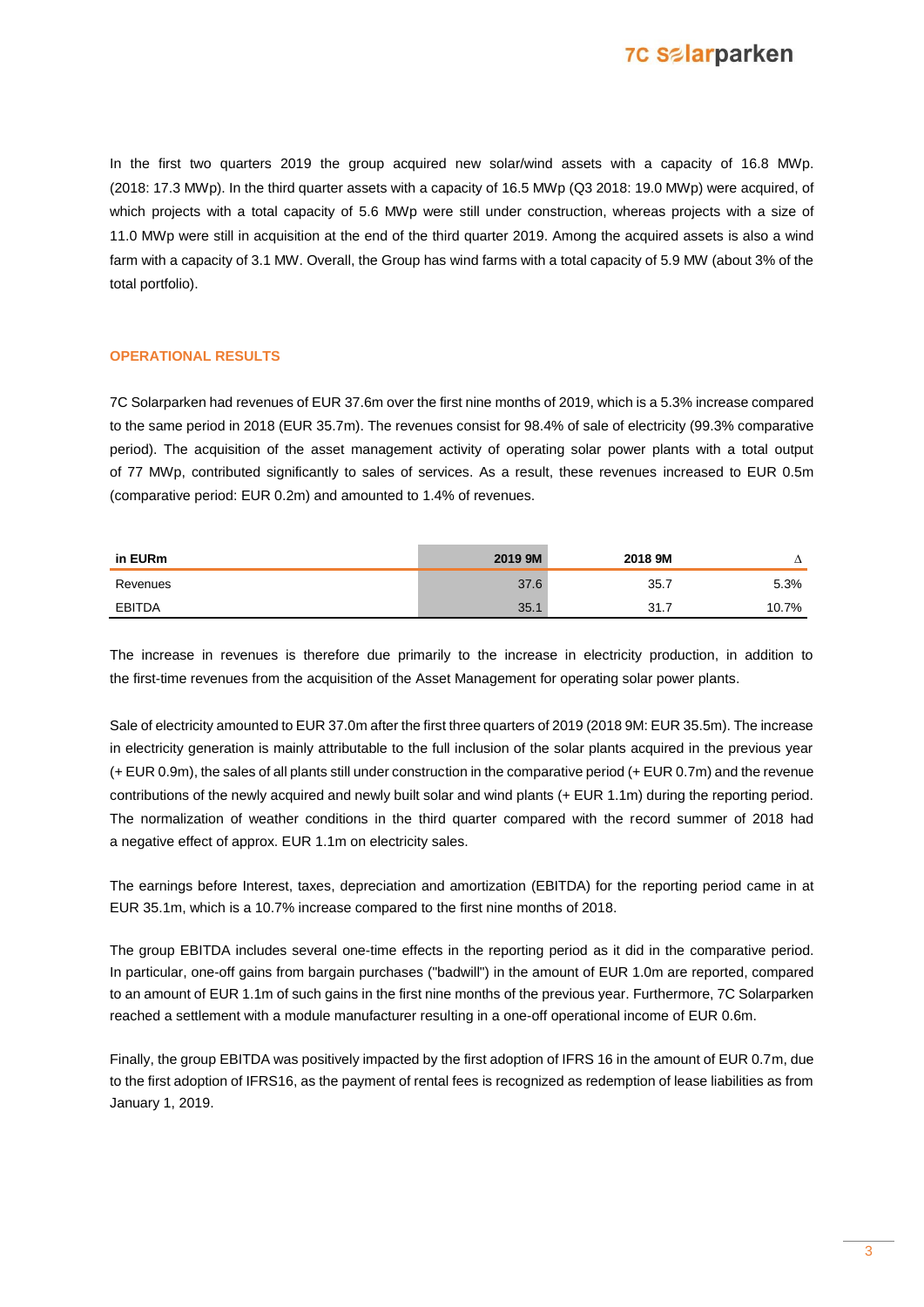#### **FINANCIAL POSITION**

Cash and cash equivalents amounted to EUR 62.5m (of which restricted cash: EUR 15.1m) at the closing date which represents an increase of 26.1% compared to the end of the financial year 2018. The increase mainly results from the capital increase in the second quarter, resulting in a cash inflow of EUR 15.2m, whereas the dividend distribution in June of 2019 amounted to EUR 5.9m.

| NET DEBT (in EUR m)                          | 30.09.19 | 31.12.18 |
|----------------------------------------------|----------|----------|
| <b>Financial Debt and Lease Liabilities</b>  | 229.8    | 211.3    |
| Minus Cash & Cash Equivalents*               | $-62.5$  | -49.5    |
| Minus Lease Liabilities according to IFRS 16 | $-12.8$  | $\Omega$ |
| Net Debt                                     | 154.5    | 161.8    |

*\*of which restricted cash of TEUR 15,067 (2018: TEUR 16,775)*

Financial Debt and Lease Liabilities of the Group increased by 8.8% to EUR 229.8m compared to the end of 2018 (EUR 211.3m).

The increase resulted from the initial accounting of lease liabilities in accordance with IFRS 16 as from January, 1<sup>st</sup> 2019 in the amount of EUR 11.8m. These lease liabilities are offset by the recognition of rights of use assets. During the reporting period, the lease liabilities increased on the one hand by EUR 1.7m due to business combinations, on the other hand they were redeemed by lease payments of EUR 0.7m.

Moreover, financial debt was also increased by EUR 30.5m as a result of new loans and acquiring existing loans as a result of various business combinations. By contrast, redemption of existing bank loans totalled EUR 24.9m.

In its presentation, the Group deducts lease liabilities in accordance with IFRS 16 from Net Debt. As a result, Net Debt decreased by 4.5% to EUR 154.5m on the balance sheet date compared to year-end 2018.

#### **OTHER MAJOR EVENTS AFTER THE THIRD QUARTER 2019**

#### **ACQUISITION OF SOLAR ASSETS**

By the date of publication, the Group has acquired a 2.3 MWp roof-mounted system in Güstrow (Mecklenburg-West Pomerania) from E.ON, increasing the total capacity to 190 MWp. The asset, which was erected in 2016, is equipped with Risen modules and Delta inverters. In a 12-month period, the rooftop installation is expected to generate revenues of TEUR 187 and an EBITDA of TEUR 140 under normal weather conditions.